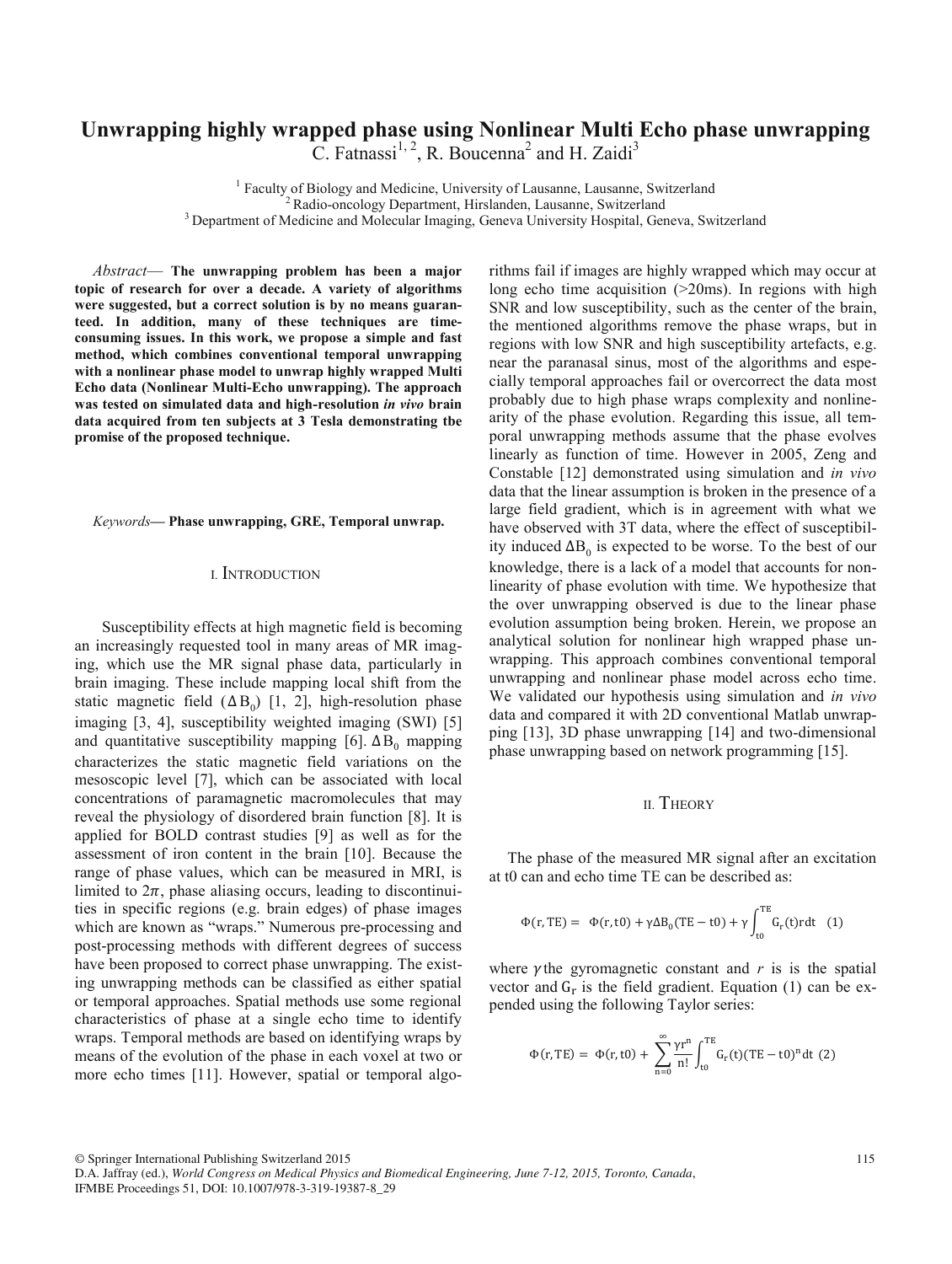With  $r^n$  being the  $n^{th}$  derivative of time-dependent spin position. Under certain condition, equation (2) can be approximated by:

$$
\Phi(r, TE) = \Phi(r, t0) + \gamma r^0 \int_{t0}^{TE} G_r(t) dt + \gamma v \int_{t0}^{TE} G_r(t) t dt + \cdots
$$
 (3)

where  $\nu$  represents the phase velocity, which can be calculated as follows:

$$
v(r) = \frac{\Phi(r, TE)}{\gamma \int_{t0}^{TE} G_r(t) t dt} = \frac{\Phi(r, TE)}{\pi V E N C} \text{ and } V E N C = \frac{\pi}{\gamma \int_{t0}^{TE} G_r(t) t dt} \tag{4}
$$

VENC is the velocity encoding which is computed in order to know where the phase wraps will occur. No wraps occur if the selected echo time TE < VENC. As such,  $\Delta$ TE can be selected on the basis of knowledge of the typical range of  $\Delta B_0$  values encountered at the field strength in question to avoid unintentional phase wrapping. The nonlinearity of the phase evolution as function of echo time was observed and demonstrated [12,16] (Fig. 1). In the presence of large susceptibility artefacts, the linear assumption of the phase evolution is broken. To overcome this problem, we propose a model to account for this nonlinearity using a 1D random walk theory when the images are acquired at long TE ( $>$ 20ms). The phase of the n<sup>th</sup> voxel can be described by:

$$
\varphi_n(TE_N) - \varphi_n(TE_1) = \varepsilon_n(TE_N) = (N \cdot \beta_n)^{\frac{1}{2}} \delta \varphi_n(\Delta TE) \quad (5)
$$

where *n* is the echo number,  $\varepsilon_n$  is the nonlinear phase jump and  $\beta_n$  is a coefficient which can be calculated using the random walk theory [16]. Finally, we combine the nonlinear approach to describe the temporal phase evolution and the conventional temporal phase unwrapping to correct from high phase aliasing. The phase wraps that occur at certain TE can be removed by substituting the wrapped phase value using the following analytical expression:

$$
\varphi_{n,unwrap}(TE_N) = \frac{1}{N} \left[ \sum_n \left[ (\varphi_{n-1,wr} - 2\pi INT \left( \frac{\varphi_{n-1,wr} - \varphi_{n,wr}}{2\pi} \right) - \Delta B_0 \sum_N TE \right] \right] + (N \cdot \beta_n)^{\frac{1}{2}} \delta \varphi_n(\Delta TE) \tag{6}
$$

where *INT* denotes the operator integer and  $\delta\varphi$  is the phase jump computed from the phase data [16].

#### III. MATERIALS AND METHODS

To assess the accuracy of our approach in the presence of high phase wraps at long echo time; we used simulated wrapped phase with different wraps complexity (Fig. 2) and different noise levels. The percentage accuracy was calculated as the mean over all image voxels as  $100 \times (1 |(\varphi_{\text{unwrap}} - \varphi_{\text{unwrap}})/\varphi_{\text{unwrap}}|$ . Ten *in vivo* scans were performed on a 3T Magnetom Trio (Siemens Healthcare, Erlangen, Germany) using 32-channel phased-array coil. Data were acquired using a 3D bi-polar multi gradient echo sequence. Our approach need a minimum of 2 acquisitions at different echo times: the first echo is selected to be smaller than VENC. The second echo is acquired with long TE (>20ms). Acquisition parameters for the tow echoes were: TR/TE1 /TE2 =  $47/1.23/30.75$ ms, flip angle 8°, 1.6 mm3 isotropic resolution and a matrix size of  $136 \times 136 \times 112$ , Grappa parallel imaging with acceleration factor of 2, and phase partial Fourier sampling factor of 6/8. Our method was compared with 2D conventional unwrapping, 3D phase unwrapping and 2D phase-unwrapping algorithms based on network programming.

### IV. RESULTS AND DISCUSSION

Fig. 1 shows the phase behaviour in presence of large field gradient (>40Hz/cm). The phase evolution appears nonlinear and consequently, unwrapping the phase with a simple temporal approach that relies on linear approximation may lead to phase over estimation.



Fig 1. Phase evolution as function of time in the presence of low (blue) and high (red) field gradient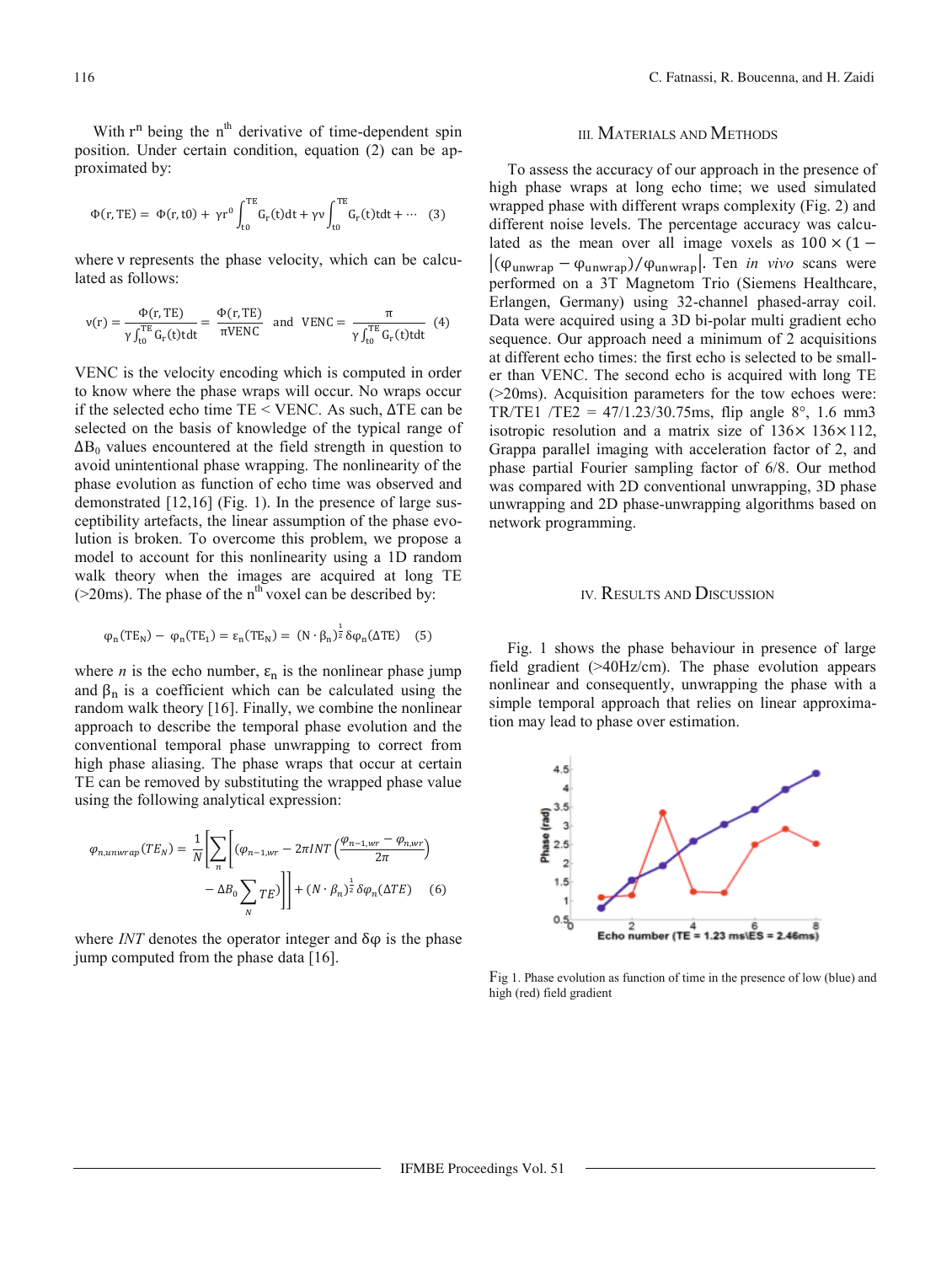

Fig 2. Example of phase wraps with increasing topography complexity on simulated data

Fig. 2 illustrates the increased complexity of the simulated data. Fig. 3 (top) shows the accuracy of the four unwrapping methods as function of wraps complexity. It can be seen that our NME method performs better by maintaining an accuracy of 100% even for high and complex phase wraps. The accuracy of the spatial unwrapping-based methods reduced sharply when the complex topographies of the wraps increase (at level 3). In Fig. 3 (bottom), the accuracy of the four methods is plotted against the noise level added to the phase data. Only NME and Costantini approaches demonstrate a good robustness and insensitivity in unwrapping the phase in the presence of high noise level.



Fig 3. Accuracy of the 4 unwrapping methods as function of wraps complexity (top) and noise level (bottom).

Fig. 4 illustrates the results achieved by the 4 methods

using simulated data. One can notice that spatial 2D, 3D and conventional Matlab unwrapping methods fail when the topography of the phase wraps increase (>3). Nevertheless, NME successfully removes all phase aliasing even for high wraps complexity.



Fig 4. Example of results achieved on simulated data.

Fig. 5 demonstrates the accuracy of the three methods in unwrapping phase acquired with long echo time ( $TE =$ 30.75ms). The phase wraps occur near the brain edges and in the paranasal sinus where the field gradient is large (see arrows). The spatial unwrapping methods tend to smooth the data to simplify the spatial wraps complexity but lead to some spatial information loss. In addition, these approaches fail in regions with high wraps. The NME method successfully addresses phase unwrapping even in regions with high wraps. In Fig. 6, we compare NME using a conventional temporal phase unwrapping. Both methods provide good results. Although, conventional temporal unwrapping fails to unwrap phase in regions with high wraps and especially where the phase evolution is no longer linear as a function of echo time (see arrows). The NME method overcomes this problem and provides a homogeneous phase map.



Fig 5. From left to right: original phase, 2D unwrap, 3D unwrap and NME unwrap.